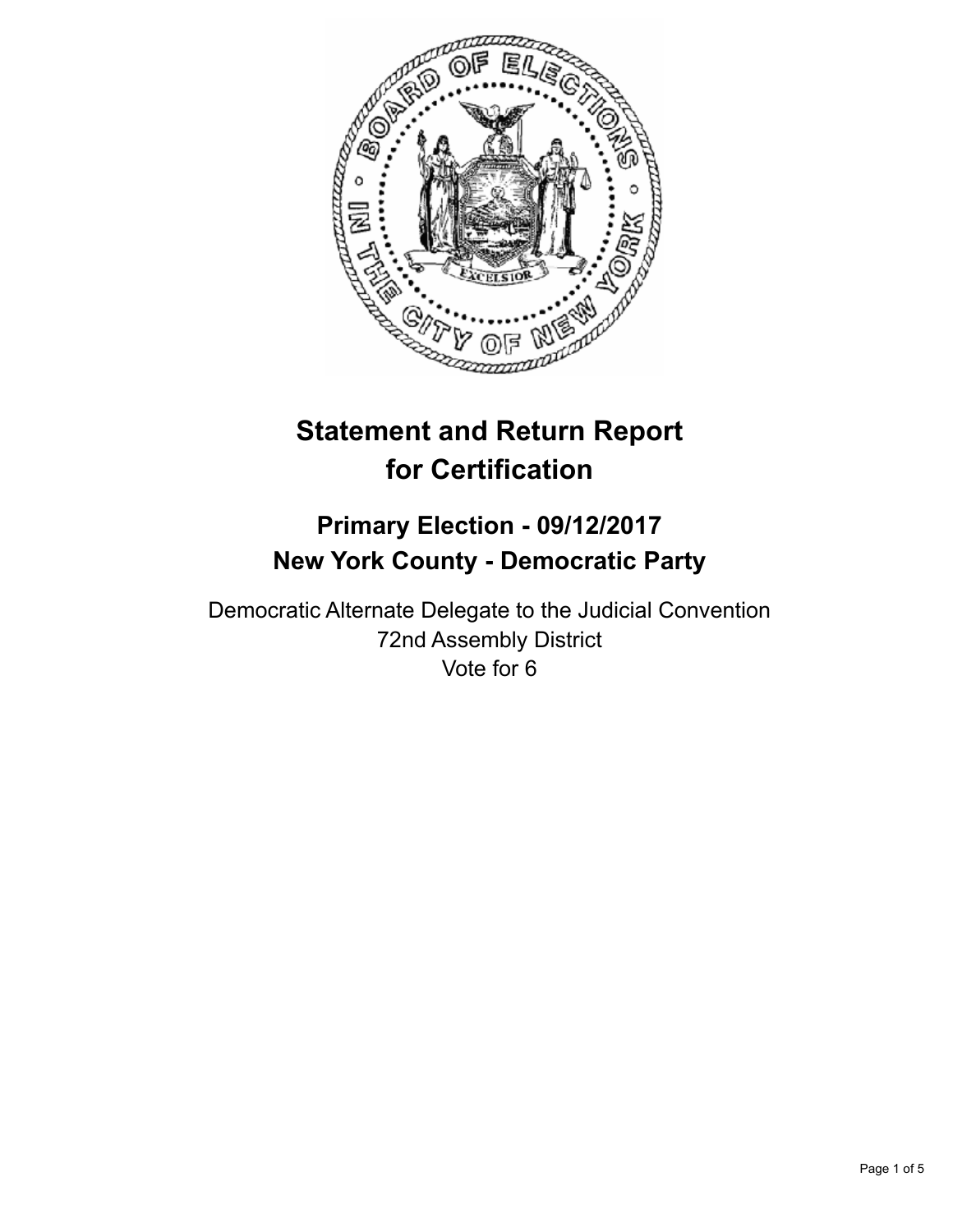

#### **Assembly District 72**

| PUBLIC COUNTER                                           | 9,108  |
|----------------------------------------------------------|--------|
| MANUALLY COUNTED EMERGENCY                               | 0      |
| <b>ABSENTEE / MILITARY</b>                               | 167    |
| <b>AFFIDAVIT</b>                                         | 78     |
| <b>Total Ballots</b>                                     | 9,353  |
| Less - Inapplicable Federal/Special Presidential Ballots | 0      |
| <b>Total Applicable Ballots</b>                          | 9,353  |
| <b>DANA HOCKBURY</b>                                     | 2,074  |
| <b>JASPER DIAZ</b>                                       | 2,041  |
| <b>ISAIAH BING</b>                                       | 1,511  |
| <b>MAYOBUNEX VILLALONA</b>                               | 1,752  |
| <b>CAROLYN MURTAUGH</b>                                  | 2,159  |
| <b>KIANA DIAZ</b>                                        | 2,078  |
| <b>BRUNILDA RODRIGUEZ</b>                                | 2,514  |
| <b>JUAN PASTOR REYES</b>                                 | 1,678  |
| <b>NORIS CASILLAS</b>                                    | 1,474  |
| RITA B. GOMEZ                                            | 2,452  |
| <b>MAURICE A. EDWARDS</b>                                | 1,598  |
| ARIEL CRUZ (WRITE-IN)                                    | 1      |
| CAROLYN LOPEZ-HERRERA (WRITE-IN)                         | 1      |
| CARTER DILLMAN (WRITE-IN)                                | 1      |
| CASEY GREENFIELD (WRITE-IN)                              | 1      |
| DANIEL MORALES-ARMSTRONG (WRITE-IN)                      | 1      |
| DAVID DESTAFORO (WRITE-IN)                               | 1      |
| FRANCES VALENTINO (WRITE-IN)                             | 1      |
| FRANKLIN ORTIZ (WRITE-IN)                                | 1      |
| JAMES E. LAWRENCE III (WRITE-IN)                         | 1      |
| JAYNICE DEL ROSARIO (WRITE-IN)                           | 1      |
| JOHN EDDAY (WRITE-IN)                                    | 1      |
| JOHN ERVIN ROGERS (WRITE-IN)                             | 1      |
| JOHN HIGGINS (WRITE-IN)                                  | 2      |
| JONATHAN GANZARSKI (WRITE-IN)                            | 1      |
| JOSE LOUIS ESPIRITUSANTO (WRITE-IN)                      | 1      |
| JOSHUA RODRIGUEZ (WRITE-IN)                              | 1      |
| JUAN ROSA (WRITE-IN)                                     | 1      |
| JUDITH AMARO (WRITE-IN)                                  | 1      |
| KIRINA DIAZ (WRITE-IN)                                   | 1      |
| LARRY WHITE (WRITE-IN)                                   | 1      |
| MANUEL RIVERA (WRITE-IN)                                 | 1      |
| PHILIP SIMPSON (WRITE-IN)                                | 1      |
| RAMON BAEZ (WRITE-IN)                                    | 1      |
| RICHARD HERRERA (WRITE-IN)                               | 1      |
| RUBY LEE PALMA (WRITE-IN)                                | 1      |
| UNATTRIBUTABLE WRITE-IN (WRITE-IN)                       | 23     |
| UNCOUNTED WRITE-IN PER STATUTE (WRITE-IN)                | 1      |
| <b>Total Votes</b>                                       | 21,381 |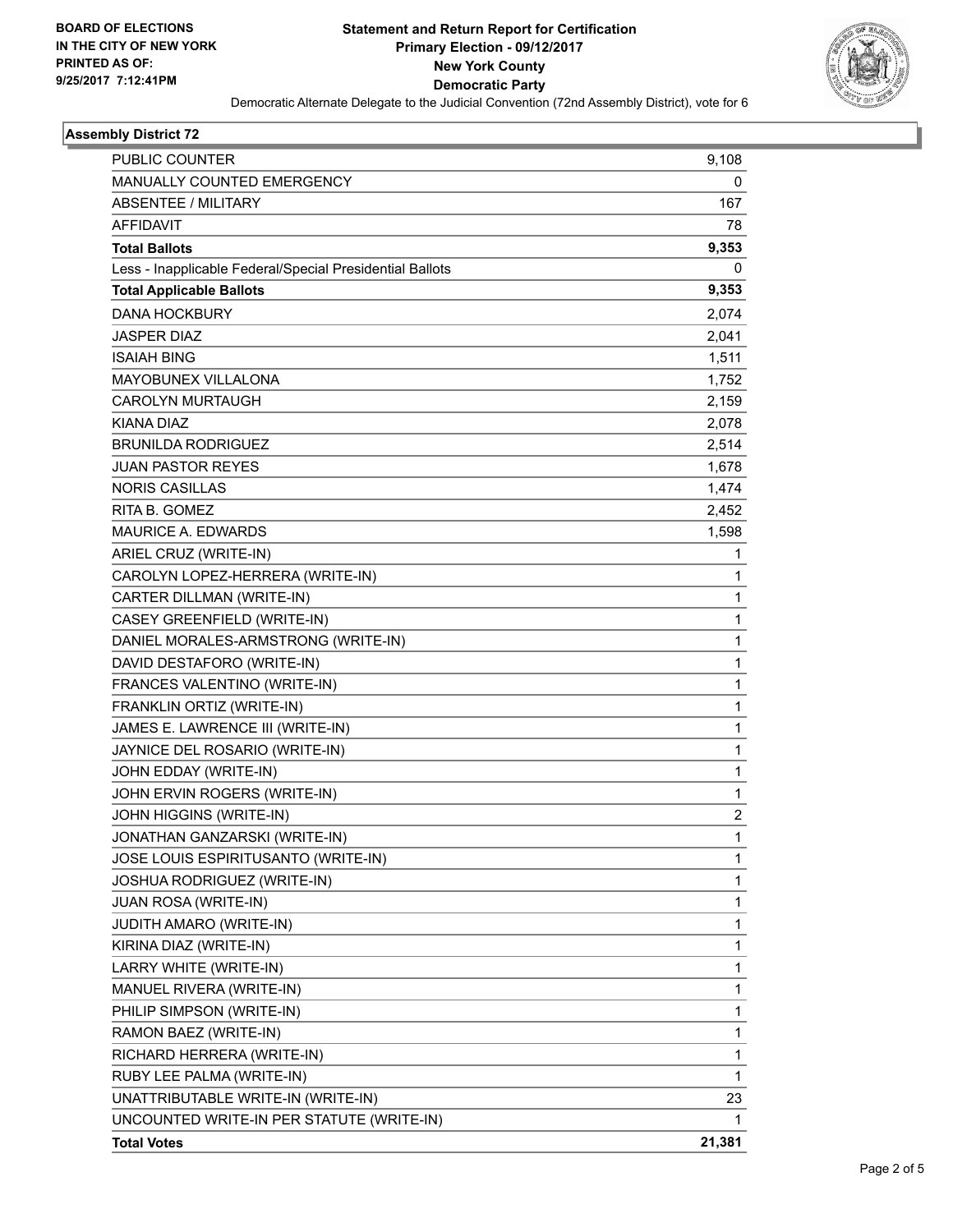

Unrecorded 34,737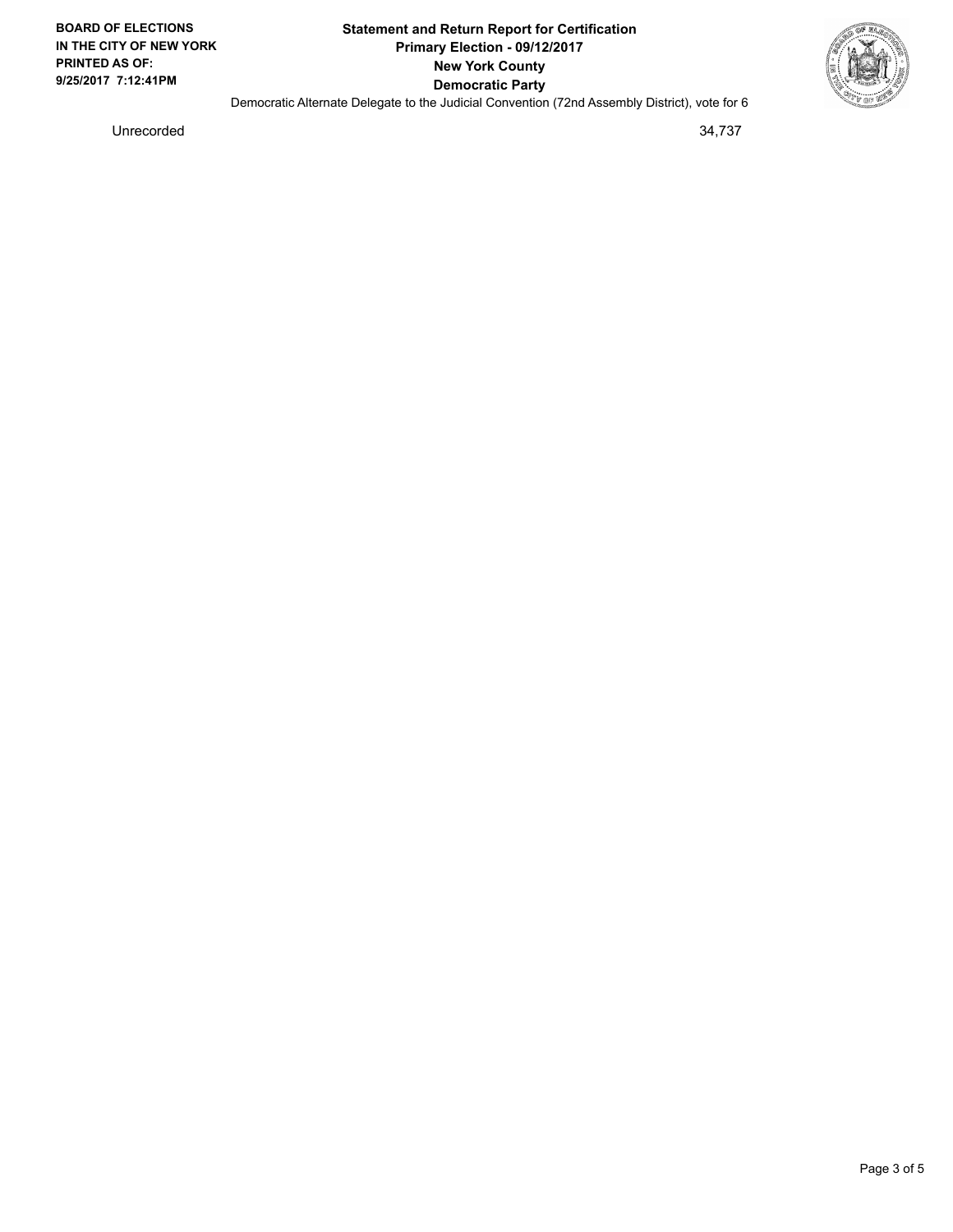

#### **Total for Democratic Alternate Delegate to the Judicial Convention (72nd Assembly District) - New York County**

| PUBLIC COUNTER                                           | 9,108        |
|----------------------------------------------------------|--------------|
| MANUALLY COUNTED EMERGENCY                               | 0            |
| ABSENTEE / MILITARY                                      | 167          |
| AFFIDAVIT                                                | 78           |
| <b>Total Ballots</b>                                     | 9,353        |
| Less - Inapplicable Federal/Special Presidential Ballots | 0            |
| <b>Total Applicable Ballots</b>                          | 9,353        |
| <b>DANA HOCKBURY</b>                                     | 2,074        |
| JASPER DIAZ                                              | 2,041        |
| <b>ISAIAH BING</b>                                       | 1,511        |
| <b>MAYOBUNEX VILLALONA</b>                               | 1,752        |
| <b>CAROLYN MURTAUGH</b>                                  | 2,159        |
| KIANA DIAZ                                               | 2,078        |
| <b>BRUNILDA RODRIGUEZ</b>                                | 2,514        |
| JUAN PASTOR REYES                                        | 1,678        |
| <b>NORIS CASILLAS</b>                                    | 1,474        |
| RITA B. GOMEZ                                            | 2,452        |
| <b>MAURICE A. EDWARDS</b>                                | 1,598        |
| ARIEL CRUZ (WRITE-IN)                                    | 1            |
| CAROLYN LOPEZ-HERRERA (WRITE-IN)                         | $\mathbf{1}$ |
| CARTER DILLMAN (WRITE-IN)                                | 1            |
| CASEY GREENFIELD (WRITE-IN)                              | 1            |
| DANIEL MORALES-ARMSTRONG (WRITE-IN)                      | $\mathbf{1}$ |
| DAVID DESTAFORO (WRITE-IN)                               | 1            |
| FRANCES VALENTINO (WRITE-IN)                             | 1            |
| FRANKLIN ORTIZ (WRITE-IN)                                | $\mathbf{1}$ |
| JAMES E. LAWRENCE III (WRITE-IN)                         | 1            |
| JAYNICE DEL ROSARIO (WRITE-IN)                           | 1            |
| JOHN EDDAY (WRITE-IN)                                    | $\mathbf{1}$ |
| JOHN ERVIN ROGERS (WRITE-IN)                             | 1            |
| JOHN HIGGINS (WRITE-IN)                                  | 2            |
| JONATHAN GANZARSKI (WRITE-IN)                            | $\mathbf{1}$ |
| JOSE LOUIS ESPIRITUSANTO (WRITE-IN)                      | 1            |
| JOSHUA RODRIGUEZ (WRITE-IN)                              | 1            |
| JUAN ROSA (WRITE-IN)                                     | 1            |
| <b>JUDITH AMARO (WRITE-IN)</b>                           | 1            |
| KIRINA DIAZ (WRITE-IN)                                   | 1            |
| LARRY WHITE (WRITE-IN)                                   | 1            |
| MANUEL RIVERA (WRITE-IN)                                 | 1            |
| PHILIP SIMPSON (WRITE-IN)                                | 1            |
| RAMON BAEZ (WRITE-IN)                                    | 1            |
| RICHARD HERRERA (WRITE-IN)                               | 1            |
| RUBY LEE PALMA (WRITE-IN)                                | 1            |
| UNATTRIBUTABLE WRITE-IN (WRITE-IN)                       | 23           |
| UNCOUNTED WRITE-IN PER STATUTE (WRITE-IN)                | 1            |
| <b>Total Votes</b>                                       | 21,381       |
|                                                          |              |